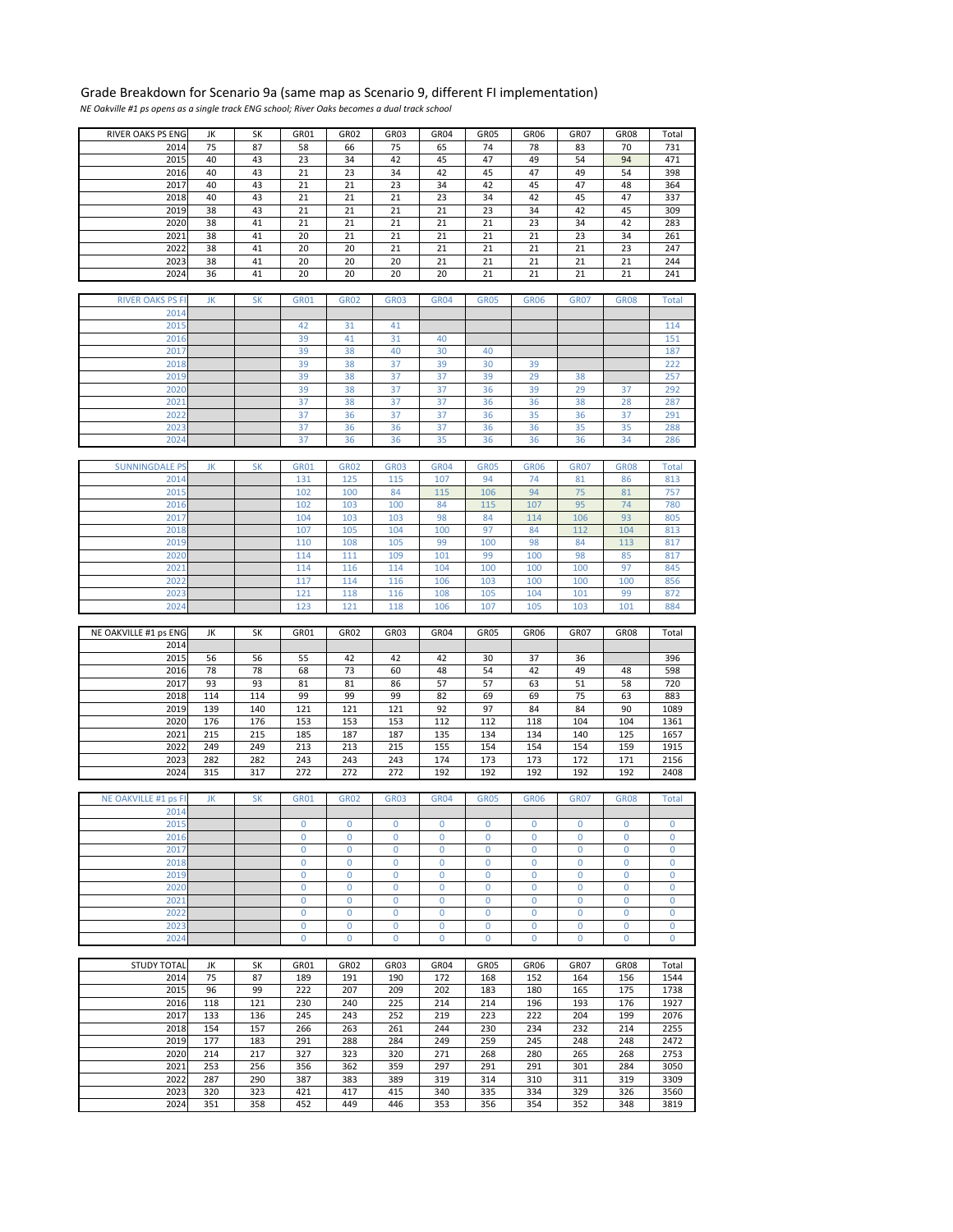## Grade Breakdown for Scenario 10

*NE Oakville #1 ps opens as a dual track ENG and FI school*

| RIVER OAKS PS         | JK       | SK         | GR01        | GR02        | GR03        | GR04        | GR05        | GR06        | GR07        | GR08        | Total        |
|-----------------------|----------|------------|-------------|-------------|-------------|-------------|-------------|-------------|-------------|-------------|--------------|
| 2014                  | 75       | 87         | 58          | 66          | 75          | 65          | 74          | 78          | 83          | 70          | 731          |
| 2015                  | 40       | 43         | 33          | 34          | 42          | 45          | 47          | 49          | 54          | 95          | 482          |
| 2016                  | 49       | 52         | 38          | 40          | 41          | 47          | 50          | 52          | 54          | 59          | 482          |
| 2017                  | 59       | 62         | 47          | 47          | 49          | 45          | 53          | 56          | 58          | 60          | 536          |
| 2018                  | 73       | 76         | 59          | 59          | 59          | 52          | 53          | 61          | 64          | 66          | 622          |
| 2019                  | 94       | 99         | 78          | 78          | 78          | 63          | 65          | 66          | 74          | 77          | 772          |
| 2020                  | 120      | 123        | 100         | 100         | 100         | 77          | 77          | 79          | 80          | 88          | 944          |
| 2021                  | 142      | 145        | 118         | 120         | 120         | 90          | 90          | 90          | 92          | 93          | 1100         |
| 2022                  | 165      | 168        | 137         | 137         | 139         | 104         | 104         | 104         | 104         | 106         | 1268         |
| 2023                  | 189      | 192        | 158         | 158         | 158         | 117         | 117         | 117         | 117         | 117         | 1440         |
| 2024                  | 212      | 217        | 179         | 179         | 179         | 129         | 131         | 131         | 131         | 131         | 1619         |
| <b>SUNNINGDALE PS</b> | JK       | <b>SK</b>  | <b>GR01</b> | <b>GR02</b> | <b>GR03</b> | <b>GR04</b> | <b>GR05</b> | <b>GR06</b> | <b>GR07</b> | <b>GR08</b> | <b>Total</b> |
| 2014                  |          |            | 131         | 125         | 115         | 107         | 94          | 74          | 81          | 86          | 813          |
| 2015                  |          |            | 83          | 81          | 86          | 114         | 106         | 95          | 74          | 82          | 721          |
| 2016                  |          |            | 83          | 83          | 81          | 85          | 115         | 107         | 95          | 75          | 724          |
| 2017                  |          |            | 84          | 83          | 83          | 80          | 84          | 113         | 106         | 95          | 728          |
| 2018                  |          |            | 86          | 84          | 83          | 81          | 79          | 84          | 113         | 106         | 716          |
| 2019                  |          |            | 89          | 87          | 85          | 82          | 79          | 80          | 84          | 113         | 699          |
| 2020                  |          |            | 91          | 89          | 87          | 82          | 81          | 81          | 79          | 83          | 673          |
| 2021                  |          |            | 88          | 91          | 89          | 83          | 81          | 80          | 80          | 78          | 670          |
| 2022                  |          |            | 89          | 87          | 90          | 84          | 82          | 81          | 80          | 79          | 672          |
| 2023                  |          |            | 91          | 90          | 88          | 86          | 84          | 82          | 80          | 79          | 680          |
| 2024                  |          |            | 93          | 91          | 89          | 82          | 85          | 83          | 81          | 79          | 683          |
|                       |          |            |             |             |             |             |             |             |             |             |              |
| NE OAKVILLE #1 ps ENG | JK       | SK         | GR01        | GR02        | GR03        | GR04        | GR05        | GR06        | GR07        | GR08        | Total        |
| 2014                  |          |            |             |             |             |             |             |             |             |             |              |
| 2015                  | 56       | 56         | 38          | 42          | 42          | 42          | 30          | 37          | 36          |             | 379          |
| 2016                  | 69       | 69         | 46          | 49          | 53          | 43          | 49          | 37          | 44          | 43          | 502          |
| 2017                  | 74       | 74         | 50          | 50          | 53          | 47          | 46          | 52          | 40          | 47          | 533          |
| 2018                  | 81       | 81         | 56          | 56          | 56          | 49          | 50          | 50          | 56          | 44          | 579          |
| 2019<br>2020          | 83<br>94 | 84<br>94   | 59<br>69    | 59<br>69    | 59<br>69    | 48<br>55    | 50<br>52    | 52<br>55    | 52<br>59    | 58<br>59    | 604<br>675   |
| 2021                  | 111      |            |             |             | 84          | 64          |             |             | 65          | 68          | 794          |
| 2022                  | 122      | 111<br>122 | 83<br>92    | 84<br>92    | 92          | 71          | 62<br>69    | 62<br>69    | 68          | 71          | 868          |
| 2023                  | 131      | 131        | 100         | 100         | 100         | 75          | 74          | 74          | 74          | 73          | 932          |
| 2024                  | 139      | 141        | 108         | 108         | 108         | 81          | 80          | 80          | 79          | 79          | 1003         |
|                       |          |            |             |             |             |             |             |             |             |             |              |
| NE OAKVILLE #1 ps FI  | JK       | <b>SK</b>  | <b>GR01</b> | <b>GR02</b> | <b>GR03</b> | <b>GR04</b> | <b>GR05</b> | <b>GR06</b> | <b>GR07</b> | <b>GR08</b> | <b>Total</b> |
| 2014                  |          |            |             |             |             |             |             |             |             |             |              |
| 2015                  |          |            | 67          | 50          | 39          |             |             |             |             |             | 156          |
| 2016                  |          |            | 63          | 67          | 50          | 39          |             |             |             |             | 219          |
| 2017                  |          |            | 64          | 62          | 66          | 48          | 39          |             |             |             | 279          |
| 2018                  |          |            | 65          | 63          | 61          | 63          | 47          | 39          |             |             | 338          |
| 2019                  |          |            | 65          | 63          | 62          | 58          | 62          | 48          | 39          |             | 397          |
| 2020                  |          |            | 67          | 65          | 63          | 59          | 57          | 62          | 48          | 40          | 461          |
| 2021                  |          |            | 68          | 68          | 66          | 61          | 59          | 57          | 60          | 47          | 486          |
| 2022                  |          |            | 69          | 67          | 67          | 63          | 60          | 58          | 57          | 60          | 501          |
| 2023                  |          |            | 71          | 69          | 67          | 63          | 62          | 60          | 59          | 57          | 508          |
| 2024                  |          |            | 72          | 70          | 69          | 65          | 62          | 60          | 59          | 57          | 514          |
| <b>STUDY TOTAL</b>    | JK       | SK         | GR01        | GR02        | GR03        | GR04        | GR05        | GR06        | GR07        | <b>GR08</b> | Total        |
| 2014                  | 75       | 87         | 189         | 191         | 190         | 172         | 168         | 152         | 164         | 156         | 1544         |
| 2015                  | 96       | 99         | 221         | 207         | 209         | 201         | 183         | 181         | 164         | 177         | 1738         |
| 2016                  | 118      | 121        | 230         | 239         | 225         | 214         | 214         | 196         | 193         | 177         | 1927         |
| 2017                  | 133      | 136        | 245         | 242         | 251         | 220         | 222         | 221         | 204         | 202         | 2076         |
| 2018                  | 154      | 157        | 266         | 262         | 259         | 245         | 229         | 234         | 233         | 216         | 2255         |
| 2019                  | 177      | 183        | 291         | 287         | 284         | 251         | 256         | 246         | 249         | 248         | 2472         |
| 2020                  | 214      | 217        | 327         | 323         | 319         | 273         | 267         | 277         | 266         | 270         | 2753         |
| 2021                  | 253      | 256        | 357         | 363         | 359         | 298         | 292         | 289         | 297         | 286         | 3050         |
| 2022                  | 287      | 290        | 387         | 383         | 388         | 322         | 315         | 312         | 309         | 316         | 3309         |
|                       |          |            |             |             |             |             |             |             |             |             |              |
| 2023<br>2024          | 320      | 323        | 420         | 417         | 413         | 341         | 337         | 333         | 330         | 326         | 3560<br>3819 |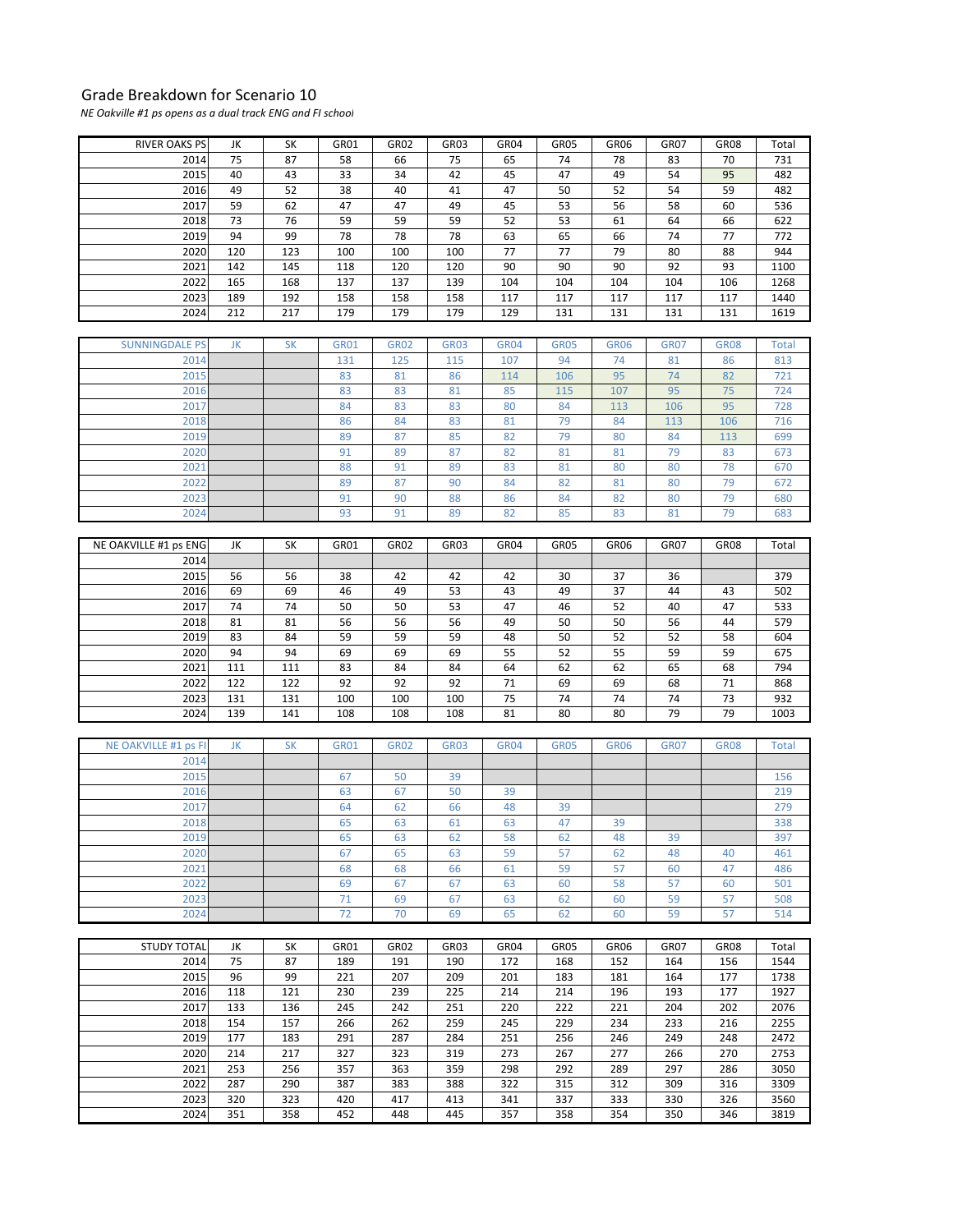## Grade Breakdown for Scenario 11a

NE Oakville #1 ps opens as a dual track ENG and FI school; River Oaks becomes a dual track school

| RIVER OAKS PS ENG           | JK         | SΚ         | GR01        | GR <sub>02</sub> | GR03        | GR04        | GR05        | GR06        | GR07        | <b>GR08</b> | Total        |
|-----------------------------|------------|------------|-------------|------------------|-------------|-------------|-------------|-------------|-------------|-------------|--------------|
| 2014                        | 75         | 87         | 58          | 66               | 75          | 65          | 74          | 78          | 83          | 70          | 731          |
| 2015                        | 40         | 43         | 23          | 34               | 42          | 45          | 47          | 49          | 54          | 94          | 471          |
| 2016                        | 40         | 43         | 21          | 23               | 34          | 42          | 45          | 47          | 49          | 54          | 398          |
| 2017                        | 40         | 43         | 21          | 21               | 23          | 34          | 42          | 45          | 47          | 48          | 364          |
| 2018                        | 40         | 43         | 21          | 21               | 21          | 23          | 34          | 42          | 45          | 47          | 337          |
| 2019                        | 38         | 43         | 21          | 21               | 21          | 21          | 23          | 34          | 42          | 45          | 309          |
| 2020                        | 38         | 41         | 21          | 21               | 21          | 21          | 21          | 23          | 34          | 42          | 283          |
| 2021                        | 38         | 41         | 20          | 21               | 21          | 21          | 21          | 21          | 23          | 34          | 261          |
| 2022                        | 38         | 41         | 20          | 20               | 21          | 21          | 21          | 21          | 21          | 23          | 247          |
| 2023                        | 38         | 41         | 20          | 20               | 20          | 21          | 21          | 21          | 21          | 21          | 244          |
| 2024                        | 36         | 41         | 20          | 20               | 20          | 20          | 21          | 21          | 21          | 21          | 241          |
|                             |            |            |             |                  |             |             |             |             |             |             |              |
| <b>RIVER OAKS PS FI</b>     | JK         | <b>SK</b>  | <b>GR01</b> | <b>GR02</b>      | <b>GR03</b> | <b>GR04</b> | <b>GR05</b> | <b>GR06</b> | <b>GR07</b> | <b>GR08</b> | <b>Total</b> |
| 2014                        |            |            |             |                  |             |             |             |             |             |             |              |
| 2015                        |            |            | 42          | 31               | 41          |             |             |             |             |             | 114          |
| 2016                        |            |            | 39          | 41               | 31          | 40          |             |             |             |             | 151          |
| 2017                        |            |            | 39          | 38               | 40          | 30          | 40          |             |             |             | 187          |
| 2018                        |            |            | 39          | 38               | 37          | 39          | 30          | 39          |             |             | 222          |
| 2019                        |            |            | 39          | 38               | 37          | 37          | 39          | 29          | 38          |             | 257          |
| 2020                        |            |            | 39          | 38               | 37          | 37          | 36          | 39          | 29          | 37          | 292          |
| 2021                        |            |            | 37          | 38               | 37          | 37          | 36          | 36          | 38          | 28          | 287          |
| 2022                        |            |            | 37          | 36               | 37          | 37          | 36          | 35          | 36          | 37          | 291          |
| 2023                        |            |            | 37          | 36               | 36          | 37          | 36          | 36          | 35          | 35          | 288          |
| 2024                        |            |            | 37          | 36               | 36          | 35          | 36          | 36          | 36          | 34          | 286          |
|                             |            |            |             |                  |             |             |             |             |             |             |              |
| <b>SUNNINGDALE PS</b>       | JK         | <b>SK</b>  | <b>GR01</b> | <b>GR02</b>      | <b>GR03</b> | <b>GR04</b> | <b>GR05</b> | <b>GR06</b> | <b>GR07</b> | <b>GR08</b> | <b>Total</b> |
| 2014                        |            |            | 131         | 125              | 115         | 107         | 94          | 74          | 81          | 86          | 813          |
| 2015                        |            |            | 72          | 70               | 67          | 95          | 92          | 94          | 75          | 81          | 646          |
| 2016                        |            |            | 73          | 71               | 69          | 66          | 93          | 91          | 96          | 74          | 633          |
| 2017                        |            |            | 72          | 72               | 70          | 68          | 65          | 92          | 89          | 94          | 622          |
| 2018                        |            |            | 72          | 71               | 71          | 69          | 67          | 64          | 90          | 87          | 591          |
| 2019                        |            |            | 72          | 71               | 70          | 69          | 68          | 66          | 63          | 89          | 568          |
| 2020                        |            |            | 73          | 71               | 70          | 69          | 68          | 67          | 65          | 63          | 546          |
| 2021                        |            |            | 69          | 71               | 70          | 69          | 67          | 68          | 66          | 64          | 544          |
| 2022                        |            |            | 70          | 68               | 70          | 69          | 68          | 66          | 67          | 65          | 543          |
| 2023                        |            |            | 70          | 68               | 67          | 69          | 68          | 68          | 66          | 66          | 542          |
| 2024                        |            |            | 70          | 69               | 67          | 66          | 68          | 67          | 66          | 65          | 538          |
|                             |            |            |             |                  |             |             |             |             |             |             |              |
|                             |            |            |             |                  |             |             |             |             |             |             |              |
| NE OAKVILLE #1 ps ENG       | JK         | SK         | GR01        | GR02             | GR03        | GR04        | GR05        | GR06        | GR07        | <b>GR08</b> | Total        |
| 2014                        |            |            |             |                  |             |             |             |             |             |             |              |
| 2015                        | 56         | 56         | 38          | 42               | 42          | 42          | 30          | 37          | 36          |             | 379          |
| 2016                        | 78         | 78         | 53          | 56               | 60          | 48          | 54          | 42          | 49          | 48          | 566          |
| 2017                        | 93         | 93         | 66          | 66               | 69          | 58          | 57          | 63          | 51          | 58          | 674          |
| 2018                        | 114        | 114        | 84          | 84               | 84          | 68          | 69          | 69          | 75          | 63          | 824          |
| 2019                        | 139        | 140        | 106         | 106              | 106         | 80          | 82          | 84          | 84          | 90          | 1017         |
| 2020                        | 176        | 176        | 138         | 138              | 138         | 101         | 98          | 101         | 105         | 105         | 1276         |
| 2021                        | 215        | 215        | 172         | 173              | 173         | 123         | 121         | 121         | 124         | 127         | 1564         |
| 2022                        | 249        | 249        | 200         | 200              | 200         | 144         | 142         | 142         | 141         | 144         | 1811         |
| 2023                        | 282        | 282        | 229         | 229              | 229         | 161         | 160         | 160         | 160         | 159         | 2051         |
| 2024                        | 315        | 317        | 258         | 258              | 258         | 181         | 180         | 180         | 179         | 179         | 2305         |
|                             |            |            |             |                  |             |             |             |             |             |             |              |
| <b>NE OAKVILLE #1 ps FI</b> | JK         | <b>SK</b>  | <b>GR01</b> | <b>GR02</b>      | <b>GR03</b> | <b>GR04</b> | <b>GR05</b> | <b>GR06</b> | <b>GR07</b> | <b>GR08</b> | <b>Total</b> |
| 2014                        |            |            |             |                  |             |             |             |             |             |             |              |
| 2015                        |            |            | 47          | 30               | 17          | 20          | 14          |             |             |             | 128          |
| 2016                        |            |            | 44          | 48               | 31          | 18          | 22          | 16          |             |             | 179          |
| 2017                        |            |            | 47          | 45               | 49          | 30          | 19          | 22          | 17          |             | 229          |
| 2018                        |            |            | 50          | 48               | 46          | 46          | 30          | 20          | 23          | 18          | 281          |
| 2019                        |            |            | 52          | 50               | 49          | 43          | 47          | 33          | 22          | 25          | 321          |
| 2020                        |            |            | 56          | 54               | 52          | 45          | 43          | 48          | 34          | 24          | 356          |
| 2021                        |            |            | 59          | 59               | 57          | 48          | 46          | 44          | 47          | 34          | 394          |
| 2022                        |            |            | 61          | 59               | 59          | 51          | 48          | 46          | 45          | 48          | 417          |
| 2023                        |            |            | 65          | 63               | 61          | 52          | 51          | 49          | 48          | 46          | 435          |
| 2024                        |            |            | 67          | 65               | 64          | 55          | 52          | 50          | 49          | 47          | 449          |
|                             |            |            |             |                  |             |             |             |             |             |             |              |
| <b>STUDY TOTAL</b>          | JK         | SK         | GR01        | GR02             | GR03        | GR04        | GR05        | GR06        | GR07        | <b>GR08</b> | Total        |
| 2014                        | 75         | 87         | 189         | 191              | 190         | 172         | 168         | 152         | 164         | 156         | 1544         |
| 2015                        | 96         | 99         | 222         | 207              | 209         | 202         | 183         | 180         | 165         | 175         | 1738         |
| 2016                        | 118        | 121        | 230         | 239              | 225         | 214         | 214         | 196         | 194         | 176         | 1927         |
| 2017                        | 133        | 136        | 245         | 242              | 251         | 220         | 223         | 222         | 204         | 200         | 2076         |
| 2018                        | 154        | 157        | 266         | 262              | 259         | 245         | 230         | 234         | 233         | 215         | 2255         |
| 2019                        | 177        | 183        | 290         | 286              | 283         | 250         | 259         | 246         | 249         | 249         | 2472         |
| 2020                        | 214        | 217        | 327         | 322<br>362       | 318         | 273         | 266         | 278<br>290  | 267         | 271         | 2753         |
| 2021                        | 253        | 256        | 357         |                  | 358         | 298         | 291         |             | 298         | 287         | 3050         |
| 2022<br>2023                | 287        | 290<br>323 | 388<br>421  | 383<br>416       | 387<br>413  | 322<br>340  | 315         | 310<br>334  | 310<br>330  | 317<br>327  | 3309         |
| 2024                        | 320<br>351 | 358        | 452         | 448              | 445         | 357         | 336<br>357  | 354         | 351         | 346         | 3560<br>3819 |